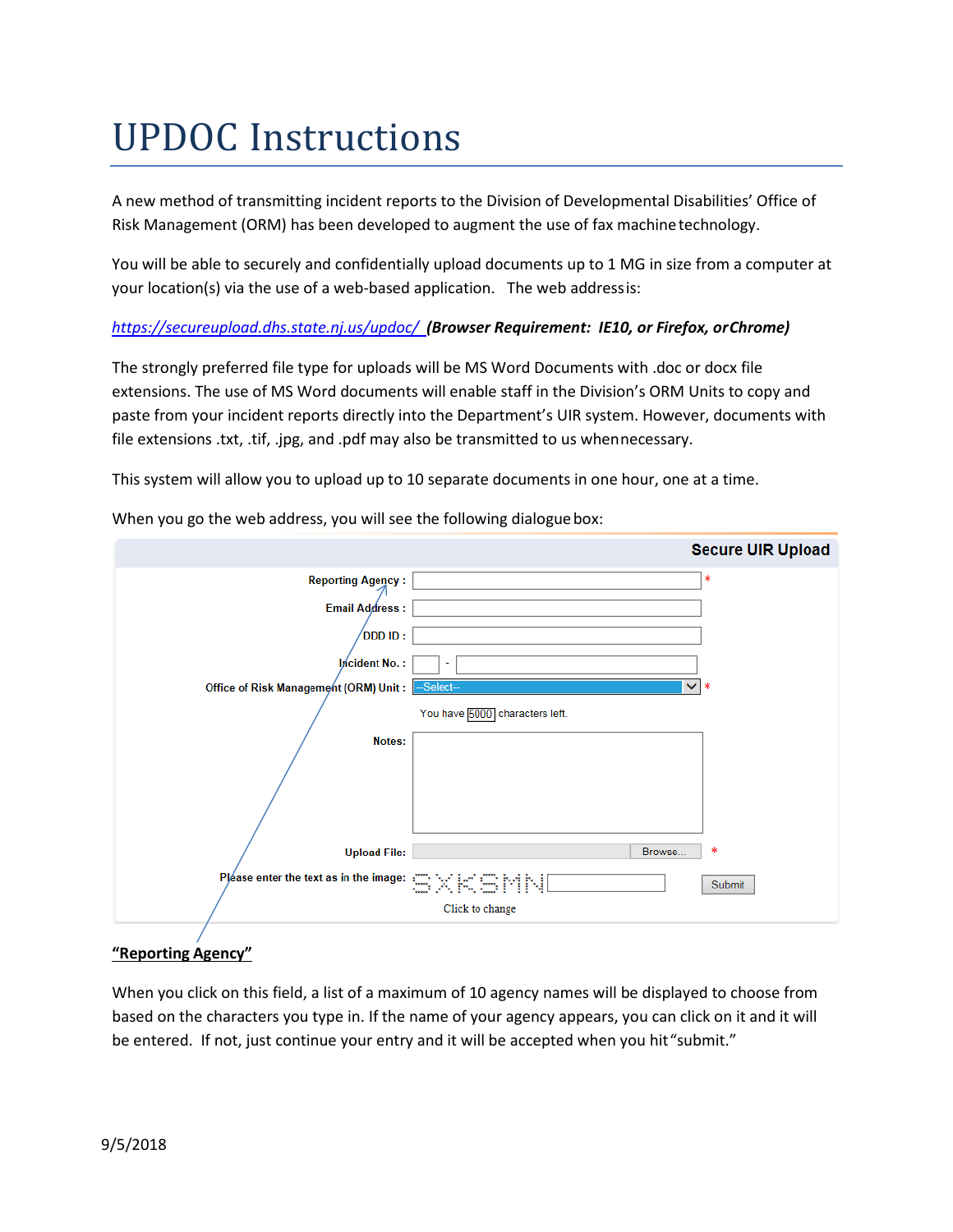|                                                                                                                                                                    |                                | <b>Secure UIR Upload</b> |
|--------------------------------------------------------------------------------------------------------------------------------------------------------------------|--------------------------------|--------------------------|
| <b>Reporting Agency:</b>                                                                                                                                           |                                | *                        |
| <b>Email Address:</b>                                                                                                                                              |                                |                          |
| DDJD:                                                                                                                                                              |                                |                          |
| $^{\prime}$ Incident $^{\prime}$ No. : $_{\times}$                                                                                                                 | ٠                              |                          |
| Office of Risk Management (ORM) Unit/                                                                                                                              | $\vee$ *<br>--Select--         |                          |
|                                                                                                                                                                    | You have 5000 characters left. |                          |
| Notes:                                                                                                                                                             |                                |                          |
|                                                                                                                                                                    |                                |                          |
| <b>Upload File:</b>                                                                                                                                                | Browse                         | *                        |
| Please eyter the text as in the image: $\subseteq\hspace*{-1mm}\times\hspace*{-1mm} \mathbb{K} \hspace*{-2mm}\in\hspace*{-2mm} \mathbb{M}\hspace*{-1mm}\mathbb{N}$ |                                | Submit                   |
|                                                                                                                                                                    | Click to change                |                          |

### **"Email Address"**

Please enter an email address that can be used to contact you in case there are any questions and also to provide you with information such as the incident number assigned and directions for followup.

### **"DDD ID"**

Please enter the six digit ID number of one of the individuals involved in the incident you are reporting.

### **"Incident No."**

Please enter the UIRMS number provided to you by the UIR Unit when submitting a followup.

If the incident number is 14-123456, you would enter 14 in the first box and 123456 in the second. Leave this field blank when forwarding an initial incident report.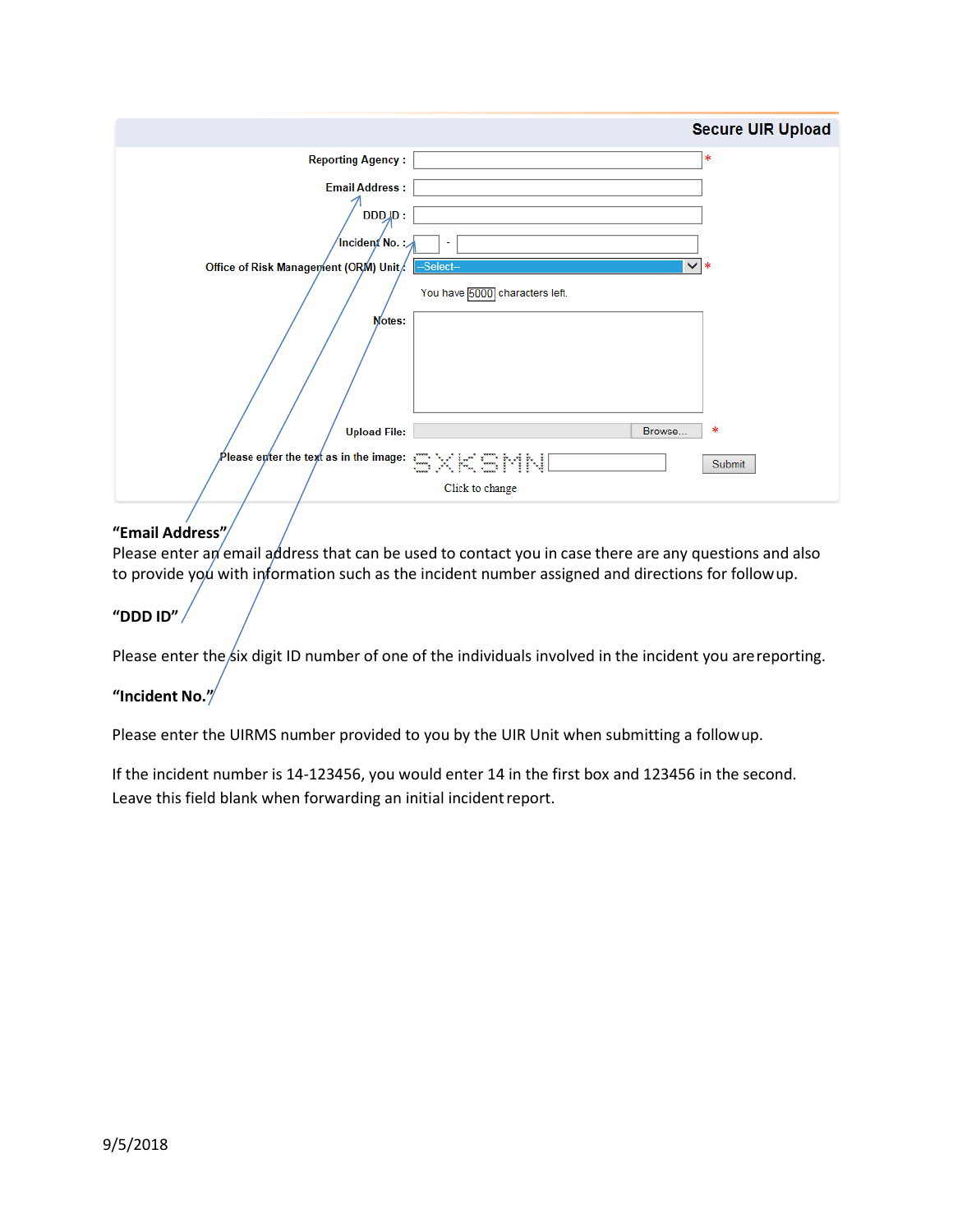

## There are four ORM units in the Division of Developmental Disabilities plus a unit based in central office. All of these units are part of the Office of Risk Management (ORM). Please choose the appropriate unit

by clicking on the down arrow.

In order to provide consistency in regards to reporting and to streamline the process, providers are now assigned to one Office of Risk Management (ORM) location to which they will submit all their UIRS.

Enhanced contact information for each of the ORM Units and the list of provider assignments has been provided to you in the email with these instructions. The list of Provider Assignments will also be posted on the DDD Website for Division Circular #14,

<http://www.state.nj.us/humanservices/ddd/news/publications/dc14.html>

For those providers who are not assigned to a specific ORM Unit, please report incidents according to the county of residence for the individual involved in the incident.

The choices are:

Central Office (DDD – Office of Risk Management) Trenton ORM Unit: [Hunterdon, Mercer, Middlesex, Monmouth Ocean, Morris, Sussex, Warren] Mays Landing ORM Unit: [Atlantic, Burlington, Camden, Cape May, Cumberland, Gloucester, Salem] Plainfield ORM Unit: [Essex, Somerset, Union, Bergen, Passaic, Hudson]

Use the "Central Office" choice to submit to the Office of Risk Management a plan of correction in response to an investigation findings letter from the Office of Investigations (formerly the SRU).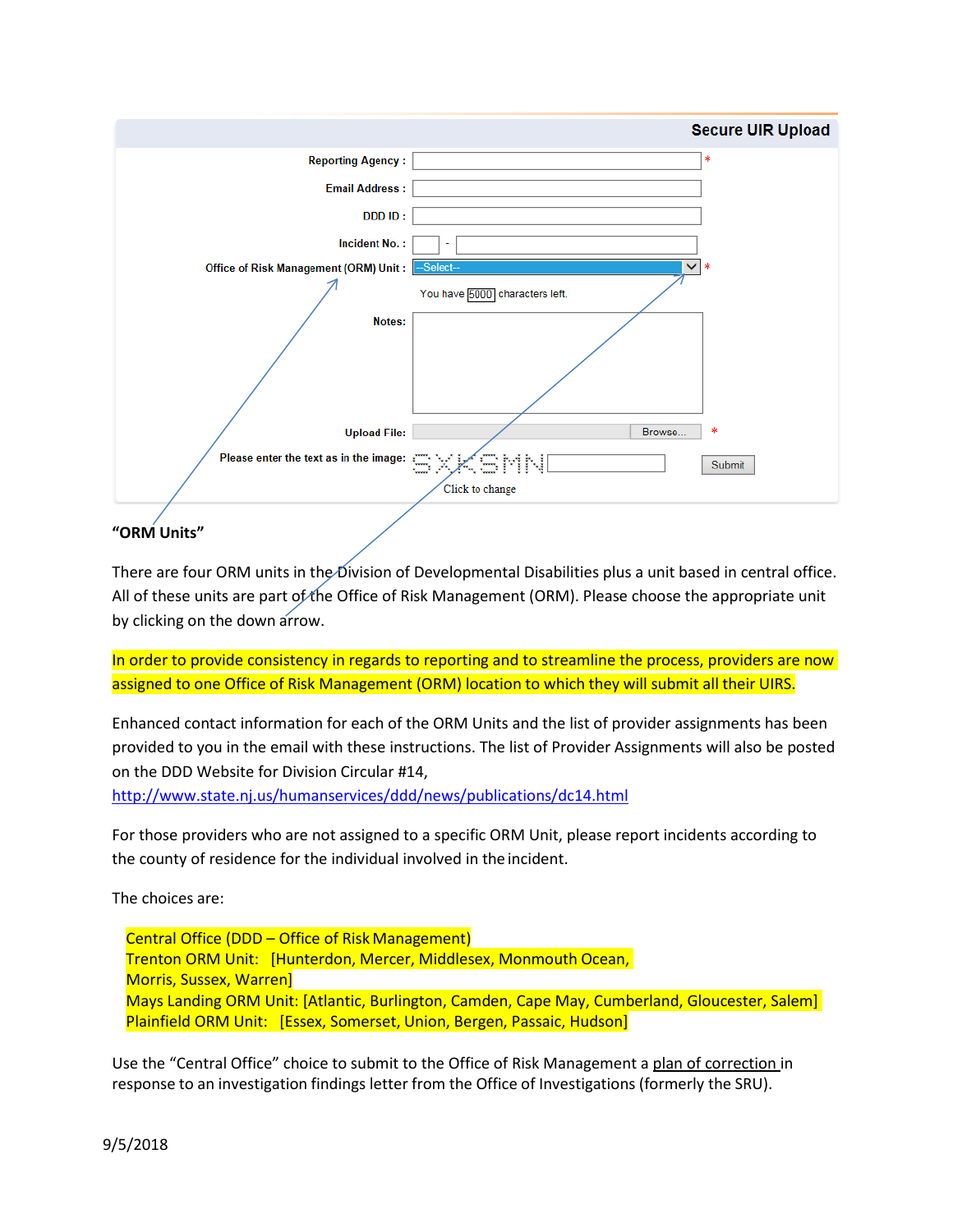**NOTE: This application is only for initial and follow up UIRs being sent to DDD. It is not to be used to submit follow up reports directly to CIMU (Critical Incident Management Unit), OOL (Office of Licensing), or OI (Office of Investigation, formerly theSRU.)**

### **"Notes"**

This may be used to describe what is being uploaded for your records, who to contact in case of questions, or any other information you want to provide to the ORM unit with respect to the unloaded incident report. If you are uploading other documentation, this section could be used to describe the documentation.

|                                                                                                                                        | New Jersey Division of Developmental Disabilities         |                          |
|----------------------------------------------------------------------------------------------------------------------------------------|-----------------------------------------------------------|--------------------------|
|                                                                                                                                        |                                                           | <b>Secure UIR Upload</b> |
| <b>Reporting Agency:</b><br><b>Email Address:</b><br><b>DDDID:</b><br>Incident No.:<br>Office of Risk Management (ORM) Unit:<br>Notes: | Select-<br>$\checkmark$<br>You have 5000 characters left. | ∗<br>*                   |
| <b>Upload File:</b><br>Please enter the text as in the image: CXKSMN                                                                   | Browse<br>Click to change                                 | *<br>Submit              |

### **"Upload File"**

To upload the UIR, click on "Browse" to locate the document you want to upload (UIR, Follow up report, Plan of Correction in response to an investigation report from the Office of Investigations), and click on the document.

When you click on "browse", the application will connect with your computer's file system, either on your local computer's hard drive or network drive, and display the list of files on those drives. You need to go to where the file you want to upload is located, and then click on that file to upload it.

### **"Please enter the text as in the image"**

This step is to protect this application from spam. An image similar to SXKSMN will be presented. Type in the characters from the image in the space provided, and then click on "Submit."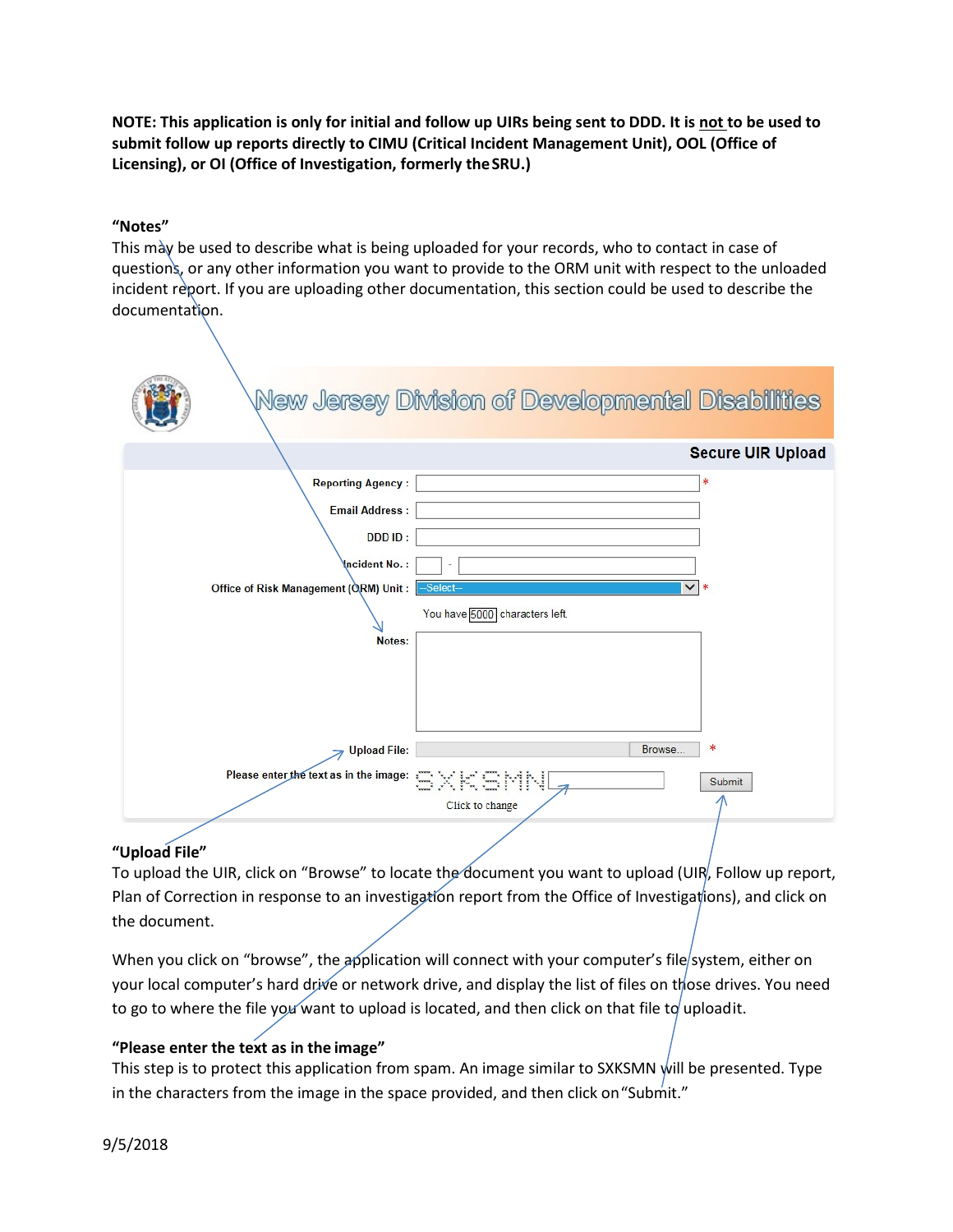After you click on submit, you will see the following page.



Click Ok and you get the next screen.

Click on the Print Icon and a second screen will appear asking you if you want to Open or Save the File.

|                                        | <b>Secure UIR Upload</b>                                |
|----------------------------------------|---------------------------------------------------------|
| <b>Reporting Agency:</b>               | ∗                                                       |
| Email Address:                         |                                                         |
| DDBID:                                 |                                                         |
| Incident No.:                          | ٠                                                       |
| Office of Risk Management (ORM) Unit:  | $\vee$ *<br>--Select--                                  |
|                                        | You have 5000 characters left.                          |
| $M = 4 - 1$<br><b>UpDoc</b>            | ☺                                                       |
|                                        | Congratulations! You have successfully submitted a UIR. |
|                                        | OK                                                      |
| <b>Upload File:</b>                    | *<br>Browse                                             |
| Please enter the text as in the image: | JHZNQY<br>Submit<br>لسنة                                |
|                                        | Click to change                                         |

When you click on "Open", you will see the screen on the following page, which is a receipt for what you submitted to the chosen UIR unit.

You Have Successfully Submitted a UIR. Please find details.

|                                                    | REPORTING AGENCY   "REPORTING AGENCY" |
|----------------------------------------------------|---------------------------------------|
|                                                    | EMAIL ADDRESS   first.last@acme.org   |
|                                                    | DDDID   456789                        |
| Office of Risk Management Unit   Flanders ORM Unit |                                       |
|                                                    | <b>File Name</b>   Youruir.doc        |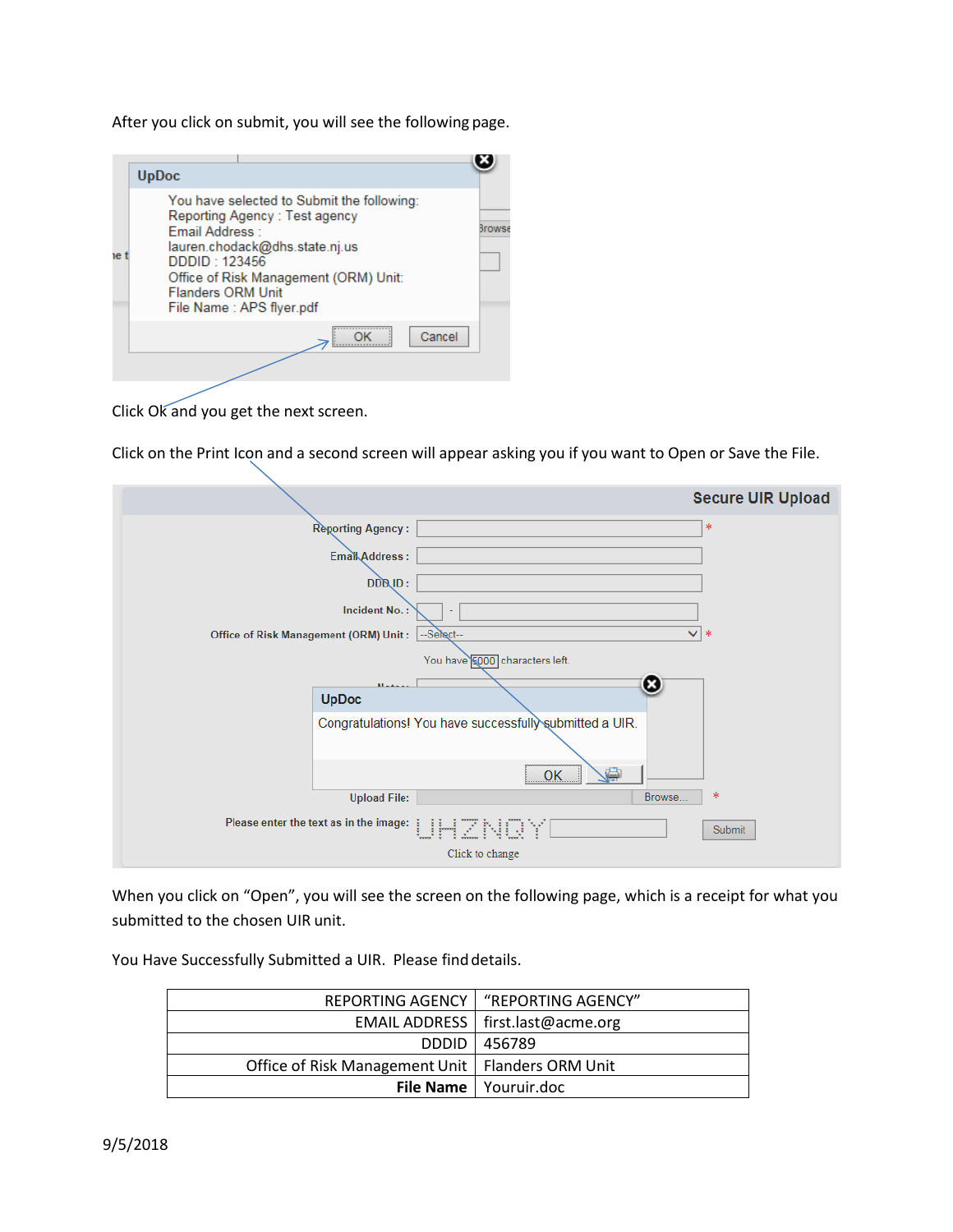### **Reporting Authority by Agency**

**Website to Upload ALL UIRS:**

**<https://secureupload.dhs.state.nj.us/updoc/>**

**John Frade Amy Ficci Amy Ficci Amy Ficci Phone: 908-412-7766 Phone: 609-633-7789 Main Office: 908-561-4587 Fax: 609-341-2344 E-Mail[: DDD-CRU.UIRS@dhs.state.nj.us](mailto:DDD-CRU.UIRS@dhs.state.nj.us)**

**Ivy Lipton Carol Smith Phone: 609-633-7782 Phone: 609-476-5231 Main Office: 609-292-1903 Main Office: 609-476-5080 Fax: 609-341-2342 Fax: 609-341-2340 E-Mail: [DDD-CRL.UIRS@dhs.state.nj.us](mailto:DDD-CRL.UIRS@dhs.state.nj.us) E-Mail[: DDD-SRO.UIRS@dhs.state.nj.us](mailto:DDD-SRO.UIRS@dhs.state.nj.us)**

| Agency                           | <b>Reporting</b>      |
|----------------------------------|-----------------------|
|                                  | <b>Authority</b>      |
| <b>1ST CP OF NEW JERSEY</b>      | Plainfield            |
| 21 PLUS, INC.                    | Trenton               |
| ABC GROUP HOME, INC.             | Plainfield            |
| <b>ABILITIES CTR OF SOUTHERN</b> | <b>Mays Landing</b>   |
| N.I                              |                       |
| <b>ABILITIES OF NORTHWEST</b>    | Trenton               |
| <b>JERSEY</b>                    |                       |
| <b>ADEPT PROGRAMS</b>            | <b>Mays Landing</b>   |
| <b>ADVANCING</b>                 | Trenton               |
| OPPORTUNITIES/CEREBRAL           |                       |
| PALSY OF NEW JERSEY, INC.        |                       |
| ADVOSERV NJ, INC.                | <b>Mays Landing</b>   |
| (BELLWETHER BEHAVIORAL           |                       |
| HEALTH)                          |                       |
| ADVOSERV NJ, INC.                | <b>Central Office</b> |
| (BELLWETHER BEHAVIORAL           |                       |
| HEALTH) - POC ONLY               |                       |
| ADVOSERV OF NEW JERSEY,          | Mays Landing          |
| INC.                             |                       |
| <b>ALFA DEVELOPMENT INC</b>      | Plainfield            |
| <b>ALLEGRO SCHOOL &amp;</b>      | Plainfield            |
| <b>PROGRAMS</b>                  |                       |
| ALLIES, INC.                     | Trenton               |
| ALPINE LEARNING GROUP,           | Plainfield            |
| INC.                             |                       |

**Plainfield: Central Office: Fax: 609-341-2342 E-Mail[: DDD-CO-OQM-UIRS@dhs.state.nj.us](mailto:DDD-CO-OQM-UIRS@dhs.state.nj.us)**

**Trenton: Mays Landing:**

| ALTERNATIVES, INC.            | Trenton      |
|-------------------------------|--------------|
| ALWAYS HOME CARE INC.         | Plainfield   |
| <b>AMIR INC</b>               | Trenton      |
| APLUSCARE, LLC                | Trenton      |
| <b>ARC OF ATLANTIC COUNTY</b> | Mays Landing |
| ARC OF ESSEX COUNTY           | Plainfield   |
| <b>ARC-BURLINGTON COUNTY</b>  | Mays Landing |
| <b>ARC-CAMDEN COUNTY</b>      | Mays Landing |
| <b>ARC-CAPF MAY COUNTY</b>    | Mays Landing |
| <b>ARC-GLOUCESTER COUNTY</b>  | Mays Landing |
| <b>ARC-HUNTERDON COUNTY</b>   | Trenton      |
| <b>ARCHWAY PROGRAMS</b>       | Mays Landing |
| <b>ARC-MERCER COUNTY</b>      | Trenton      |
| ARC-MONMOUTH COUNTY           | Trenton      |
| <b>ARC-MORRIS COUNTY</b>      | Trenton      |
| <b>ARC-SALFM COUNTY</b>       | Mays Landing |
| <b>ARC-UNION COUNTY</b>       | Plainfield   |
| <b>ARC-WARREN COUNTY</b>      | Trenton      |
| <b>AVENUES TO INDEPENDENT</b> | Mays Landing |
| LIVING                        |              |
| <b>AVIDD COMMUNITY</b>        | Trenton      |
| SERVICES OF NJ, INC.          |              |
| <b>BANCROFT NEUROHEALTH</b>   | Mays Landing |
| <b>BENCHMARK HUMAN</b>        | Plainfield   |
| <b>SERVICES</b>               |              |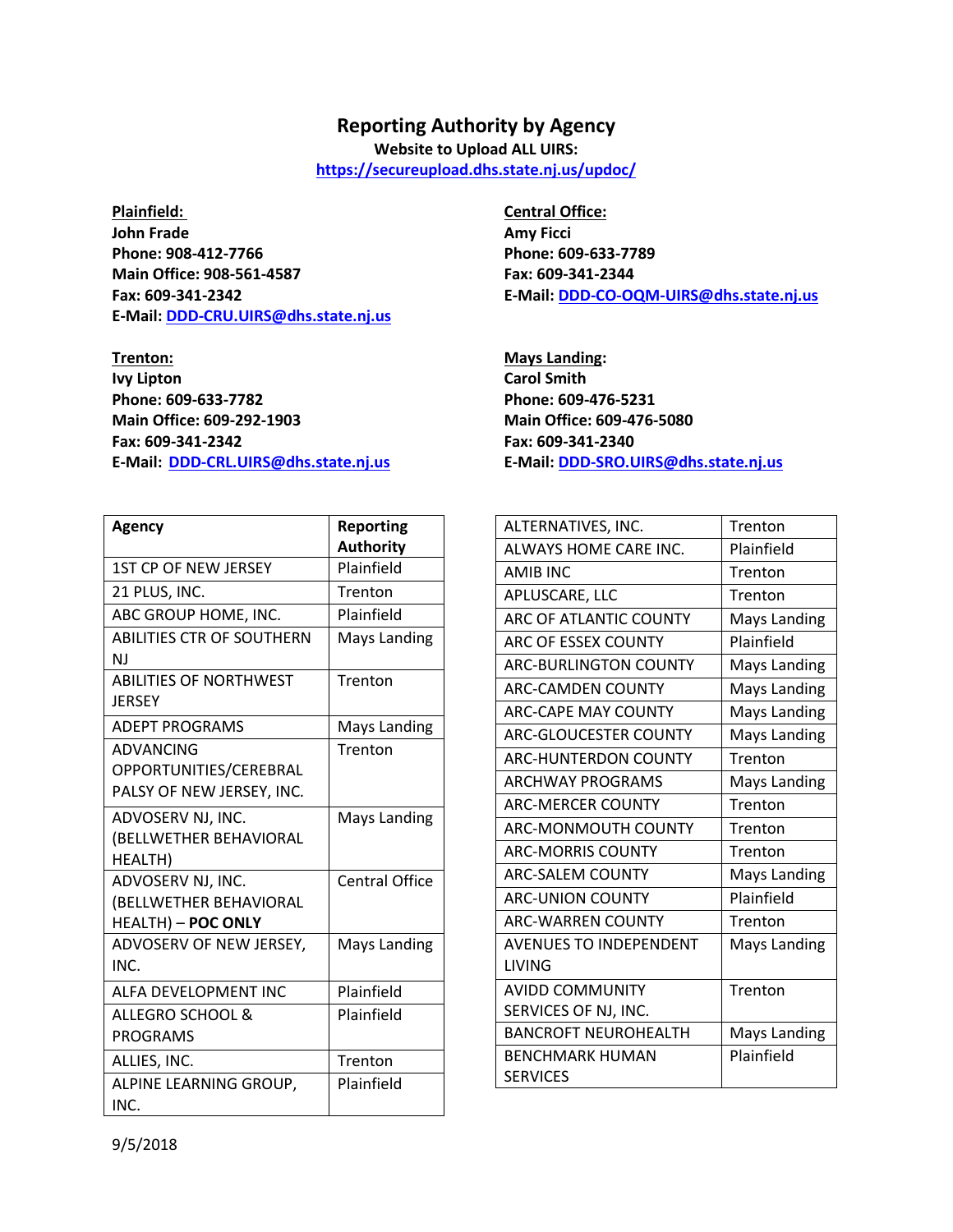| <b>BENEDICTINE SCHOOL FOR</b><br><b>EXCEPTIONAL CHILDREN</b> | <b>Central Office</b> |
|--------------------------------------------------------------|-----------------------|
| <b>BERGEN COUNTY SPECIAL</b>                                 | Plainfield            |
| <b>SERVICES</b>                                              |                       |
| <b>BETHEL RIDGE CORPORATION</b>                              | Plainfield            |
| <b>BETHESDA LUTHERAN</b><br><b>COMMUNITIES</b>               | Plainfield            |
| <b>BOSTON HIGASHI SCHOOL</b>                                 | <b>Central Office</b> |
| BRIARWOOD-BROOKWOOD                                          | <b>Central Office</b> |
| Broadway Respite and                                         | Plainfield            |
| Homecare, LLC                                                |                       |
| <b>BURLINGTON CTY CP ASSN</b>                                | <b>Mays Landing</b>   |
| <b>CAMPHILL VILLAGE</b>                                      | <b>Central Office</b> |
| <b>CAPITOL CARE</b>                                          | Plainfield            |
| <b>CAREER OPPORTUNITY</b>                                    | <b>Mays Landing</b>   |
| DEVELOPMENT, INC.                                            |                       |
| <b>CARING HOUSE PROJECTS INC</b>                             | <b>Mays Landing</b>   |
| <b>CARING INC</b>                                            | Mays Landing          |
| <b>CATHOLIC CHARITIES ARCH</b>                               | Plainfield            |
| <b>NEWARK</b>                                                |                       |
| <b>CATHOLIC FAMILY AND</b>                                   | Plainfield            |
| <b>COMMUNITY SERVICES</b>                                    |                       |
| <b>CENTER FOR DISCOV MAG</b>                                 | <b>Central Office</b> |
| <b>SVCS COR</b>                                              |                       |
| <b>CENTER FOR EDUCATIONAL</b>                                | Trenton               |
| <b>ADVANCE</b>                                               |                       |
| <b>CENTER FOR FAMILY</b><br><b>SUPPORT NJ</b>                | Trenton               |
| <b>CENTER FOR HUMANISTIC</b><br><b>CHANGE</b>                | Trenton               |
|                                                              |                       |
| <b>CENTER FOR VOCATIONAL</b><br><b>REHABILITATION</b>        | Trenton               |
| <b>CEREBRAL PALSY ADULT</b><br><b>ACTIVITY</b>               | <b>Mays Landing</b>   |
| <b>CEREBRAL PALSY LEAGUE OF</b><br><b>UNION</b>              | Plainfield            |
| <b>CEREBRAL PALSY OF NORTH</b><br><b>JERSEY</b>              | Plainfield            |
| <b>CFG Residential LLC</b>                                   | Mays Landing          |
| CHAPEL HAVEN INC.                                            | <b>Central Office</b> |
|                                                              |                       |

| CHILDREN'S AID AND FAMILY<br>SERVICES, INC. | Trenton               |
|---------------------------------------------|-----------------------|
| <b>CHILDREN'S CENTER OF</b>                 | Trenton               |
| MONMOUTH ADULT                              |                       |
| <b>PROGRAMS</b>                             |                       |
| <b>CLIFTON ADULT</b>                        | Trenton               |
| <b>OPPORTUNITY CENTER</b>                   |                       |
| <b>COMMUNITY ACCESS</b>                     | Plainfield            |
| UNLIMITED, INC.                             |                       |
| <b>COMMUNITY ACTION FOR</b>                 | Plainfield            |
| <b>INDEPENDENT LIVING</b>                   |                       |
| <b>COMMUNITY OPTIONS</b>                    | Plainfield            |
| <b>ENTERPRISES</b>                          |                       |
| <b>COMMUNITY OPTIONS INC</b>                | Plainfield            |
| COMMUNITY QUEST, INC.                       | <b>Mays Landing</b>   |
| DEAF INDEP LVG ASSOC INC.                   | <b>Central Office</b> |
| <b>DELTA COMMUNITY</b>                      | Trenton               |
| <b>SUPPORTS, INC</b>                        |                       |
| <b>DEVELOPMENTAL</b>                        | Trenton               |
| <b>DISABILITIES ASSOCIATION</b>             |                       |
| OF NJ, INC.                                 |                       |
| <b>DEVEREUX FOUNDATION -</b>                | <b>Central Office</b> |
| <b>POC ONLY</b>                             |                       |
| DEVEREUX NEW JERSEY                         | <b>Mays Landing</b>   |
| <b>DIOCESE OF PATERSON</b>                  | Trenton               |
| <b>DISABILITY SERVICES AND</b>              | Plainfield            |
| ADVOCACY, LLC                               |                       |
| <b>DIVISION OF</b>                          | ALL                   |
| DEVELOPMENTAL                               |                       |
| <b>DISABILITIES</b>                         |                       |
| <b>DIVISION OF MENTAL</b>                   | Plainfield            |
| <b>HEALTH</b>                               |                       |
| <b>DUNGARVIN NJ INC</b>                     | Trenton               |
| <b>DURAND ACADEMY INC</b>                   | <b>Mays Landing</b>   |
| EASTER SEAL SOC OF NJ INC                   | Mays Landing          |
| <b>EASTERN CHRSTN CHLNS</b>                 | Plainfield            |
| RETRT                                       |                       |
| <b>EASTERN CHRSTN CHLNS</b>                 | <b>Central Office</b> |
| <b>RETRT - POC ONLY</b>                     |                       |
| <b>ECLC of NJ</b>                           | Plainfield            |
| EDEN AUTISM SERVICES, INC                   | Plainfield            |
| EIHAB HUMAN SERVICES, INC                   | Trenton               |
|                                             |                       |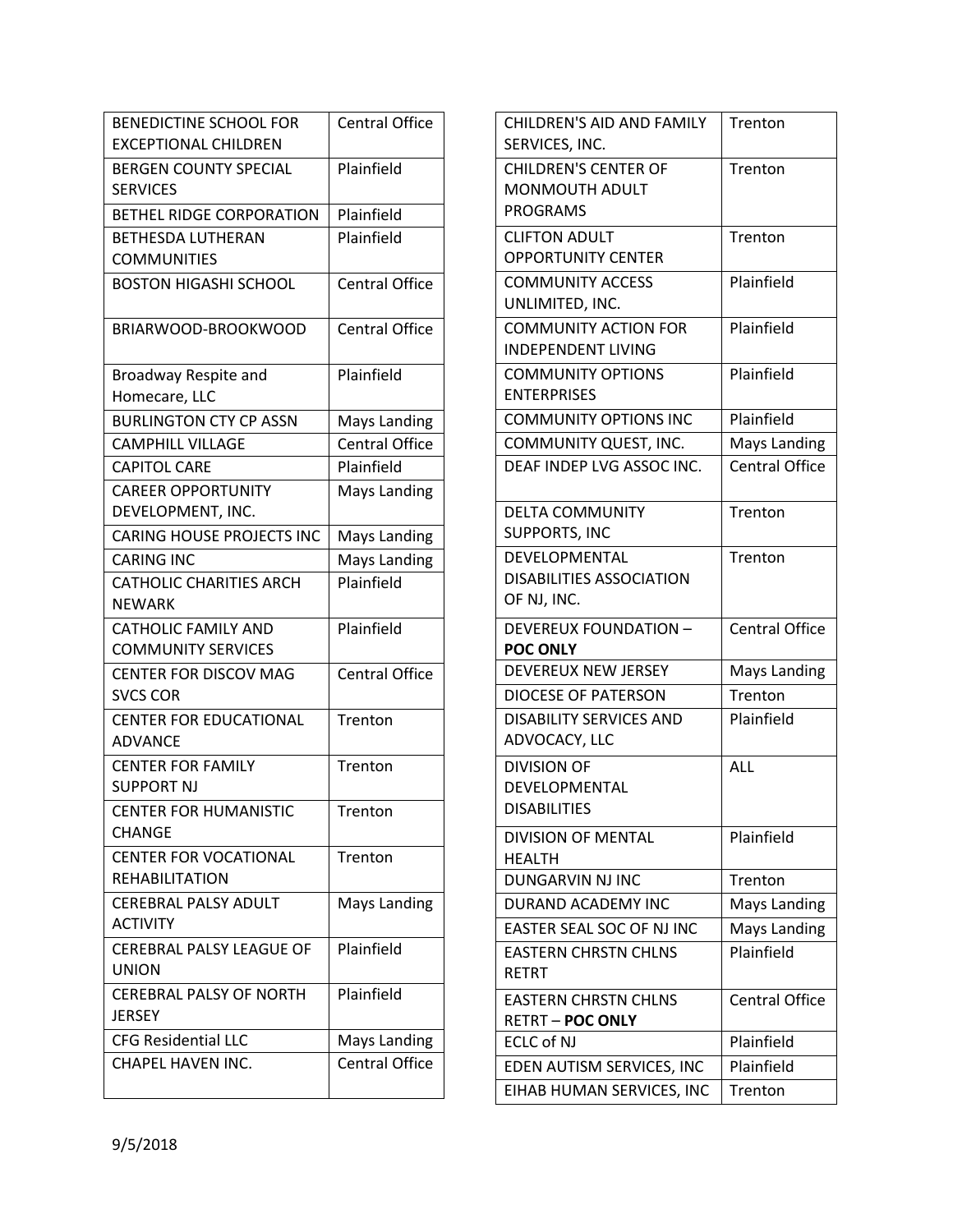| <b>ELWYN NEW JERSEY</b>                           | <b>Mays Landing</b>   |
|---------------------------------------------------|-----------------------|
| ELWYN, INC.                                       | Plainfield            |
| ELWYN, INC. - POC ONLY                            | <b>Central Office</b> |
| <b>EMPLOYMENT HORIZONS</b>                        | Plainfield            |
| <b>ENABLE INC</b>                                 | Trenton               |
| <b>EQUAL PARTNERS INC</b>                         | <b>Mays Landing</b>   |
| <b>EVERAS COMMUNITY</b>                           | Trenton               |
| SERVICES, INC.                                    |                       |
| <b>FAMILY RESOURCE NETWORK</b>                    | Plainfield            |
| <b>INC</b>                                        |                       |
| FIRST OCCUPAT CTR OF NJ                           | Plainfield            |
| <b>FOUR WINDS COMMUNITY</b>                       | <b>Central Office</b> |
| <b>FRIENDS OF CYRUS INC</b>                       | Plainfield            |
| FRIENDSHIP HOME SOLUTION                          | Trenton               |
|                                                   |                       |
| <b>GOODWILL INDUST OF</b>                         | Mays Landing          |
| SOUTHERN NJ                                       |                       |
| Green Vision, Inc.                                | Plainfield            |
| <b>HEART TO HEART HOME</b>                        | Trenton               |
| <b>CARE</b>                                       |                       |
| <b>HOLLYDELL INC</b>                              | <b>Mays Landing</b>   |
| <b>HUDSON MILESTONES</b>                          | Plainfield            |
| <b>INSTITUTE FOR BEHAVIORAL</b>                   | Plainfield            |
| <b>HEALTH AND</b>                                 |                       |
| DEVELOPMENTAL<br>DISABILITIES INC.                |                       |
|                                                   |                       |
| J-ADD                                             | Trenton               |
| <b>JESPY HOUSE INC</b>                            | Plainfield            |
| JEWISH FAM & CHLDNS SVC                           | <b>Mays Landing</b>   |
| JEWISH SERVICES FOR THE                           | Plainfield            |
| DEVELOPMENTALLY                                   |                       |
| <b>DISABLED OF METROWEST</b>                      |                       |
| JUDGE ROTENBERG ED CTR                            | <b>Central Office</b> |
| INC.                                              |                       |
| JUSTICE RESOURCE INST INC.                        | <b>Central Office</b> |
| <b>KELSCH ASSOC INC</b>                           | Trenton               |
| <b>KEYSTONE COMMUNITY</b>                         | Plainfield            |
| LIVING/RESIDENCE INC<br><b>KEYSTONE COMMUNITY</b> | <b>Central Office</b> |
| <b>RESOURCES INC</b>                              |                       |
| KINGS DAUGHTERS' SCHOOL                           | <b>Central Office</b> |
|                                                   |                       |
|                                                   |                       |

| <b>LADACIN NETWORK INC</b>                                   | Trenton               |
|--------------------------------------------------------------|-----------------------|
| <b>LEANDER HOUSE INC</b>                                     | Plainfield            |
| <b>LEANDER HOUSE INC - POC</b><br><b>ONLY</b>                | <b>Central Office</b> |
| <b>LEGACY TREATMENT</b><br><b>SERVICES</b>                   | Trenton               |
| LIFE OPPORTUNITIES<br><b>UNLIMITED</b>                       | Trenton               |
| LIFE SKILLS RESOURCE<br><b>CENTER</b>                        | Plainfield            |
| LIFE STYLES SUPPORTS, INC                                    | Mays Landing          |
| LIFE STYLES SUPPORTS, INC.                                   | <b>Mays Landing</b>   |
| <b>LIVING IN FREEDOM</b>                                     | Trenton               |
| <b>LUKAS FOUNDATION</b>                                      | <b>Central Office</b> |
| <b>MAGNOLIA HOUSE OF SFTY</b><br><b>HRB LLC</b>              | <b>Central Office</b> |
| Master Perry's World Class<br>Martial Arts                   | Trenton               |
| <b>MATHENY SCH AND HOSP</b><br>INC                           | Plainfield            |
| <b>MELMARK HOME INC</b>                                      | Trenton               |
| MELMARK HOME INC - POC<br>ONLY                               | <b>Central Office</b> |
| <b>MENTOR ABI, LLC</b>                                       | Trenton               |
| <b>MIDLAND ADULT SERVICES</b><br>INC.                        | Plainfield            |
| MILLER GROUP HOME INC                                        | Trenton               |
| MILTON DVLPMTL SVCS INC                                      | <b>Central Office</b> |
| <b>MOSS REHAB/DRUCKER</b><br><b>BRAIN INJURY CENTER</b>      | Mays Landing          |
| MT. BETHEL VILLAGE, LLC                                      | Plainfield            |
| <b>NATIONAL INSTITUTE FOR</b><br>PEOPLE WITH DISABILITIES NJ | Plainfield            |
| <b>NATIONAL MENTOR</b><br><b>HEALTHCARE INC</b>              | Trenton               |
| <b>NEIGHBOURS INC</b>                                        | Plainfield            |
| <b>NEW CONCEPTS FOR LIVING</b><br>INC                        | Trenton               |
| <b>NEW ENGLAND CNTR FOR</b>                                  |                       |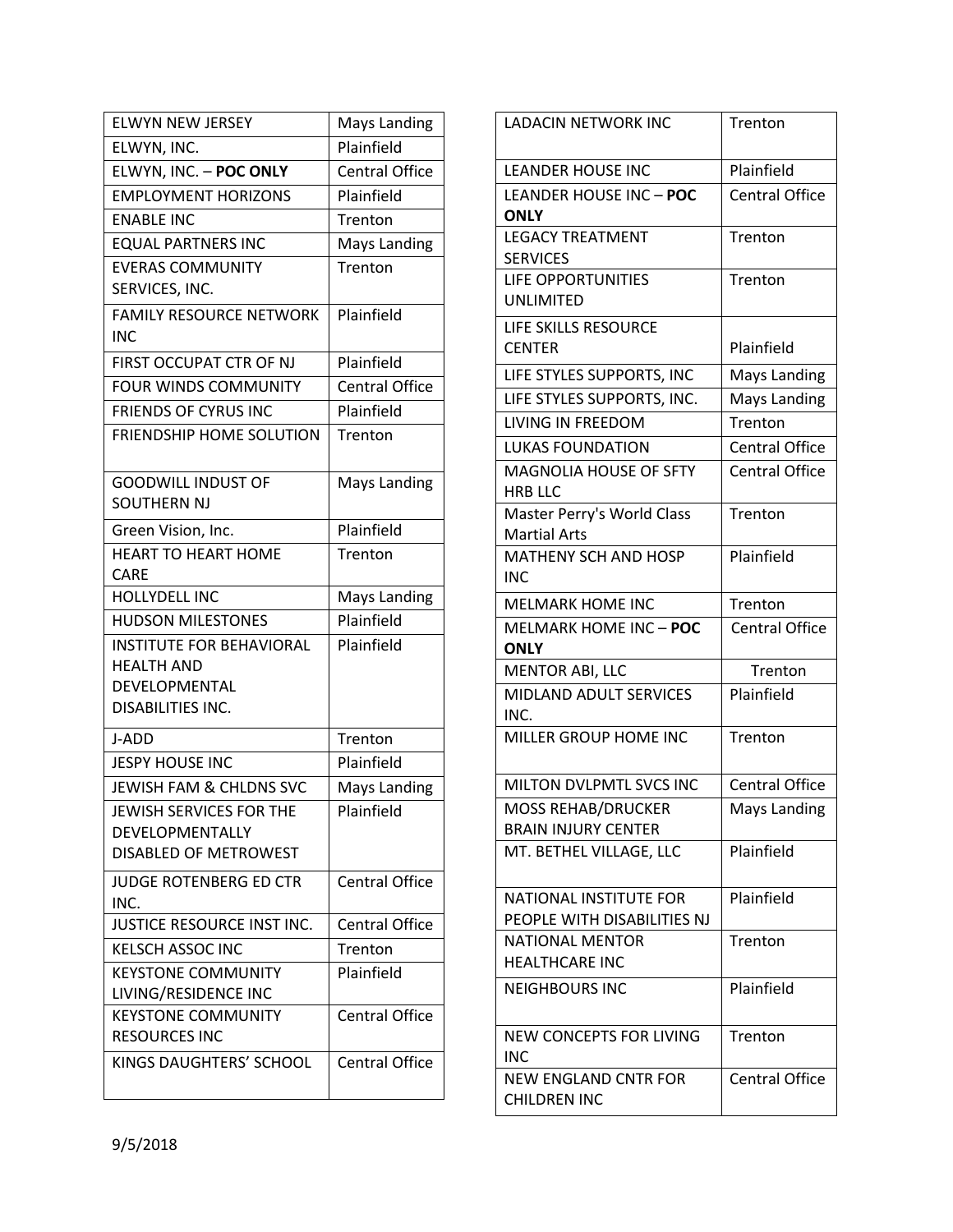| <b>NEW HORIZONS IN AUTISM</b><br>INC                   | Trenton               |
|--------------------------------------------------------|-----------------------|
| <b>NEW JERSEY CAMP JAYCEE</b>                          | Trenton               |
| <b>NEW JERSEY INSTITUTE FOR</b><br><b>DISABILITIES</b> | Trenton               |
| <b>NHS OF NEW JERSEY</b>                               | <b>Mays Landing</b>   |
| NJ COMMUNITY DEV CORP                                  | Trenton               |
| NJARC                                                  | Trenton               |
| <b>NORTH JERSEY ELKS</b><br>DEVELOP. DISAB. AGENCY     | Trenton               |
| <b>NORTH JERSEY FRIENDSHIP</b><br><b>HOUSE AUTISM</b>  | Trenton               |
| <b>OAKS INTEGRATED CARE</b>                            | Trenton               |
| <b>OCCUPATIONAL CTR OF</b><br><b>UNION</b>             | Plainfield            |
| <b>OCCUPATIONAL TRNG CTR OF</b><br><b>BURL</b>         | <b>Mays Landing</b>   |
| <b>OCEAN ARC</b>                                       | Trenton               |
| <b>OPPORTUNITY KNOCKS INC</b>                          | Trenton               |
| <b>OUR HOUSE INC</b>                                   | Plainfield            |
| P. I. L. O. T. SERVICES INC                            | <b>Mays Landing</b>   |
| PAFACOM INC                                            | <b>Mays Landing</b>   |
| <b>PARTNERSHIPS FOR PEOPLE</b><br>INC                  | Trenton               |
| PATHFINDER VILLAGE INC                                 | Plainfield            |
| PATHFINDER VILLAGE INC-<br><b>POC ONLY</b>             | <b>Central Office</b> |
| PATHWAYS TO<br><b>INDEPENDENCE INC</b>                 | Plainfield            |
| <b>PCDI</b>                                            | Trenton               |
| <b>PENNREACH</b>                                       | Trenton               |
| PINE REST CHRISTIAN<br><b>MHSVCS</b>                   | <b>Central Office</b> |
| PLOWSHARE FARM INC                                     | <b>Central Office</b> |
| PLUS-NJ,<br>INC./NEURORESTORATIVE NJ                   | <b>Mays Landing</b>   |

| <b>PRADER-WILLI HMS OF</b>                                                                 | <b>Central Office</b> |
|--------------------------------------------------------------------------------------------|-----------------------|
| <b>OCONOM LLC</b>                                                                          |                       |
| PRIME TIME CENTER                                                                          | Trenton               |
| PRINCE ASSN F/T DEVEL<br><b>DSABLIN</b>                                                    | <b>Mays Landing</b>   |
| <b>PROGRESSIVE</b>                                                                         | Trenton               |
| <b>COMPREHENSIVE SERVICES</b>                                                              |                       |
| Progressive Home Care                                                                      | Plainfield            |
| Q.M.A.N.J. INC                                                                             | Trenton               |
| <b>QUALITY MANAGEMENT</b><br><b>ASSOCIATES</b>                                             | Trenton               |
| RAPHA, INC.                                                                                | Plainfield            |
| <b>REHABILITATION SPECIALISTS</b>                                                          | Plainfield            |
| <b>RE-MED RECOVERY CARE</b>                                                                | <b>Central Office</b> |
| <b>CENTERS</b>                                                                             |                       |
| <b>REM-NJ INC</b>                                                                          | Plainfield            |
| <b>RES-CARE NJ INC</b>                                                                     | Trenton               |
| RIVERBROOK RESIDENCE INC                                                                   | <b>Central Office</b> |
| <b>ROSE HOUSE</b>                                                                          | Plainfield            |
| <b>RUTGERS-DOUGLASS DDC</b>                                                                | Plainfield            |
| SCHI DISABILITY SERVICES,<br>INC.                                                          | Trenton               |
| <b>SEARCH DAY PROG INC</b>                                                                 | Trenton               |
| <b>SERV ACHIEVEMENT CENTER</b>                                                             | Plainfield            |
| <b>Shift Transition, LLC</b>                                                               | Plainfield            |
| <b>SKYLANDS CENTER</b>                                                                     | Plainfield            |
| SOLUTIONS FOR U                                                                            | Plainfield            |
| <b>SOMERSET ARC</b>                                                                        | Plainfield            |
| <b>SPECIAL CHILDREN'S CENTER</b>                                                           | Trenton               |
| <b>SPECTRUM FOR LIVING</b>                                                                 | Trenton               |
| <b>MIDDLESEX</b>                                                                           |                       |
| ST JOHN OF GOD COMM                                                                        | <b>Mays Landing</b>   |
| <b>SVCS</b>                                                                                |                       |
| ST JOSEPH SCHOOL F/T BLIND                                                                 | Plainfield            |
| <b>STAR COMMUNITY INC</b>                                                                  | <b>Central Office</b> |
| <b>STARLIGHT HOME CARE</b><br>AGENCY, DBASTARLIGHT<br>PEDIATRIC HOME CARE<br><b>AGENCY</b> | Trenton               |